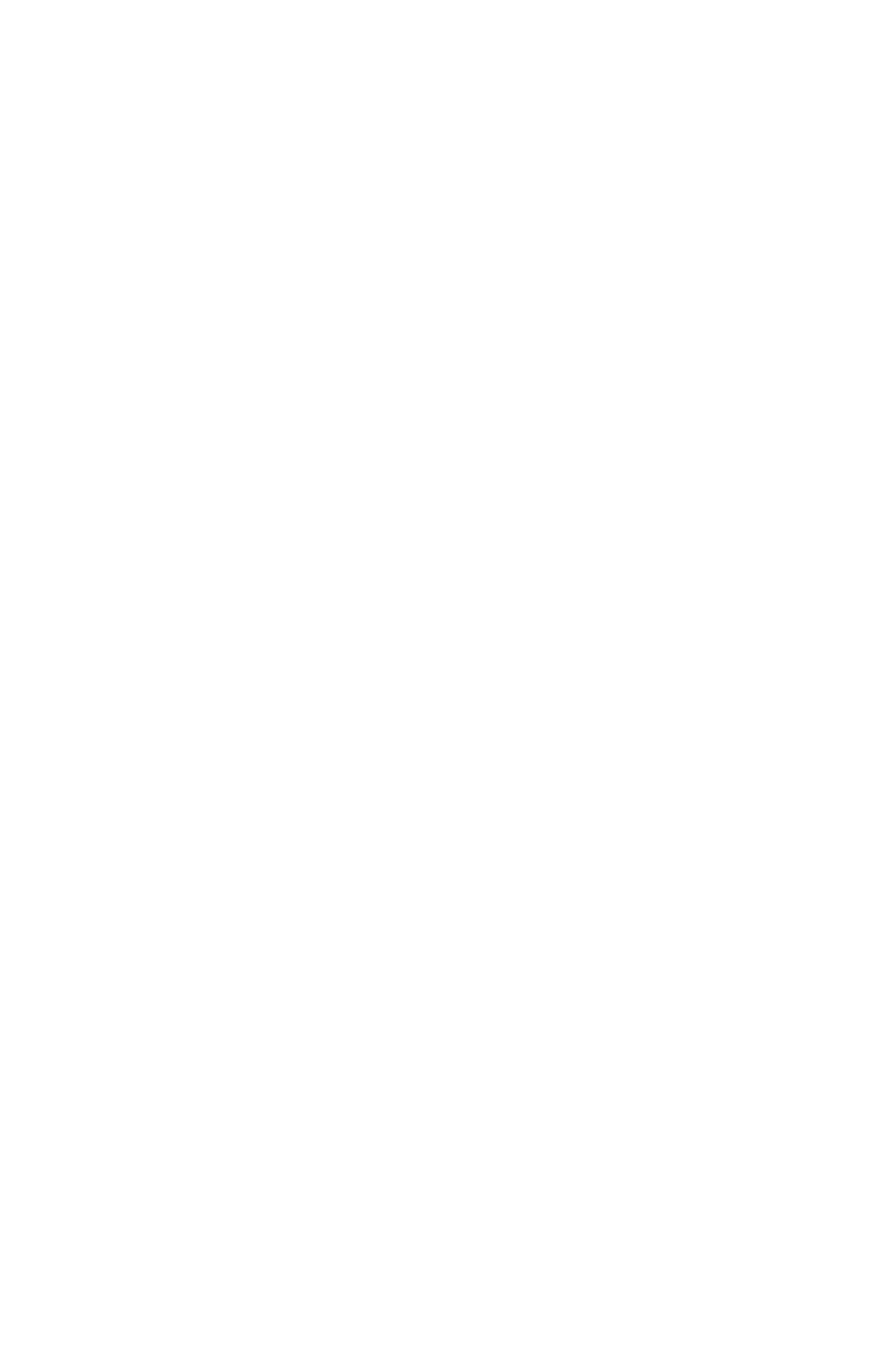## **Table of Contents**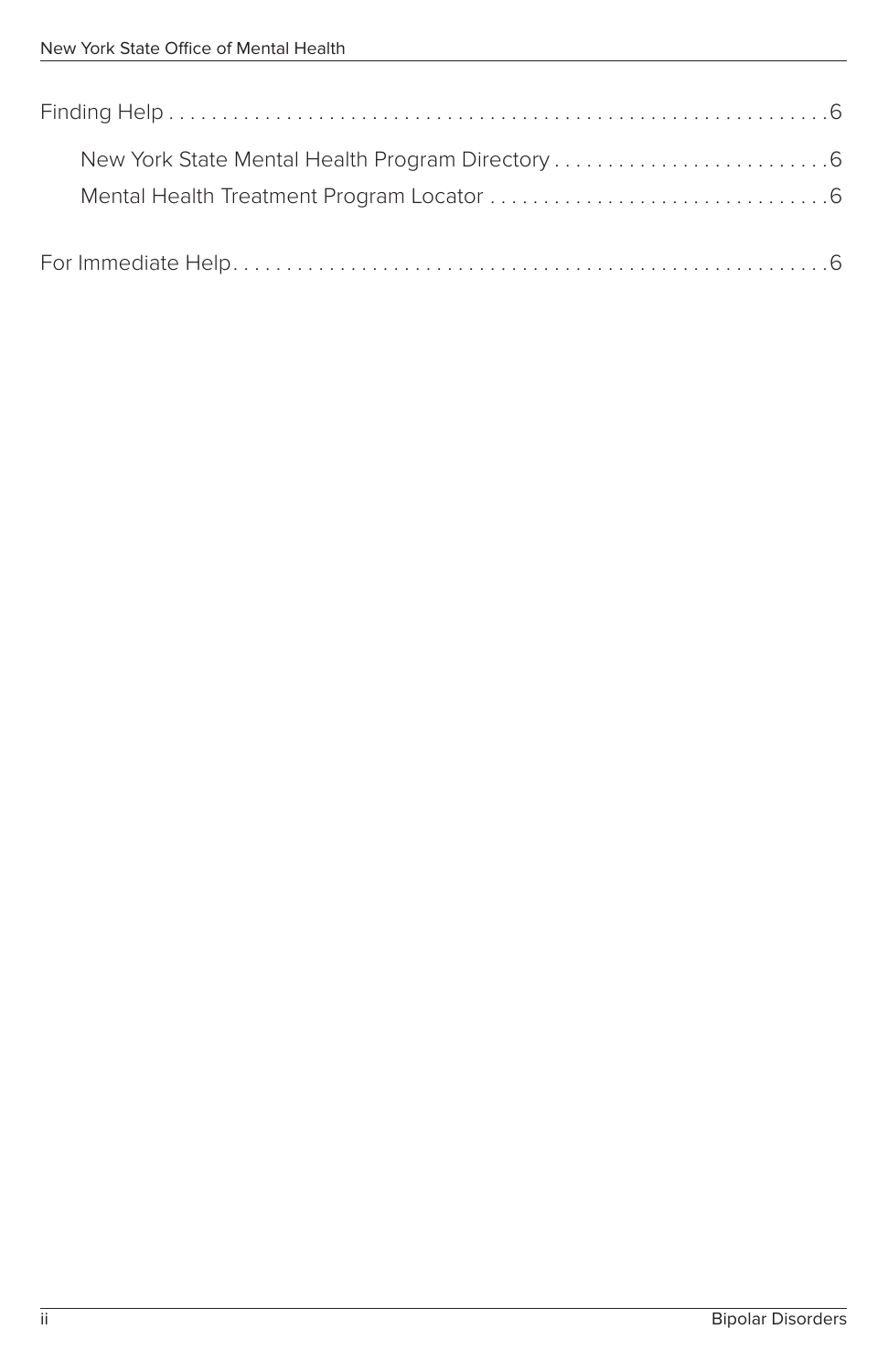## **Bipolar Disorder**

### **Overview**

Bipolar disorder, also known as manic-depressive illness, is a brain disorder that causes unusual shifts in mood, energy, activity levels, and the ability to carry out day-to-day tasks.

There are four basic types of bipolar disorder; all of them involve clear changes in mood, energy, and activity levels. These moods range from periods of extremely "up," elated, and energized behavior (known as manic episodes) to very sad, "down," or hopeless periods (known as depressive episodes). Less severe manic periods are known as hypomanic episodes.

- $\bullet$  **Bipolar I Disorder** defined by manic episodes that last at least 7 days, or by manic symptoms that are so severe that the person needs immediate hospital care. Usually, depressive episodes occur as well, typically lasting at least 2 weeks. Episodes of depression with mixed features (having depression and manic symptoms at the same time) are also possible.
- **Bipolar II Disorder-** defined by a pattern of depressive episodes and hypomanic episodes, but not the full-blown manic episodes described above.
- Cyclothymic Disorder (also called cyclothymia)-defined by numerous periods of hypomanic symptoms as well numerous periods of depressive symptoms lasting for at least 2 years (1 year in children and adolescents). However, the symptoms do not meet the diagnostic requirements for a hypomanic episode and a depressive episode.
- Other Specified and Unspecified Bipolar and Related Disorders-defined by bipolar disorder symptoms that do not match the three categories listed above.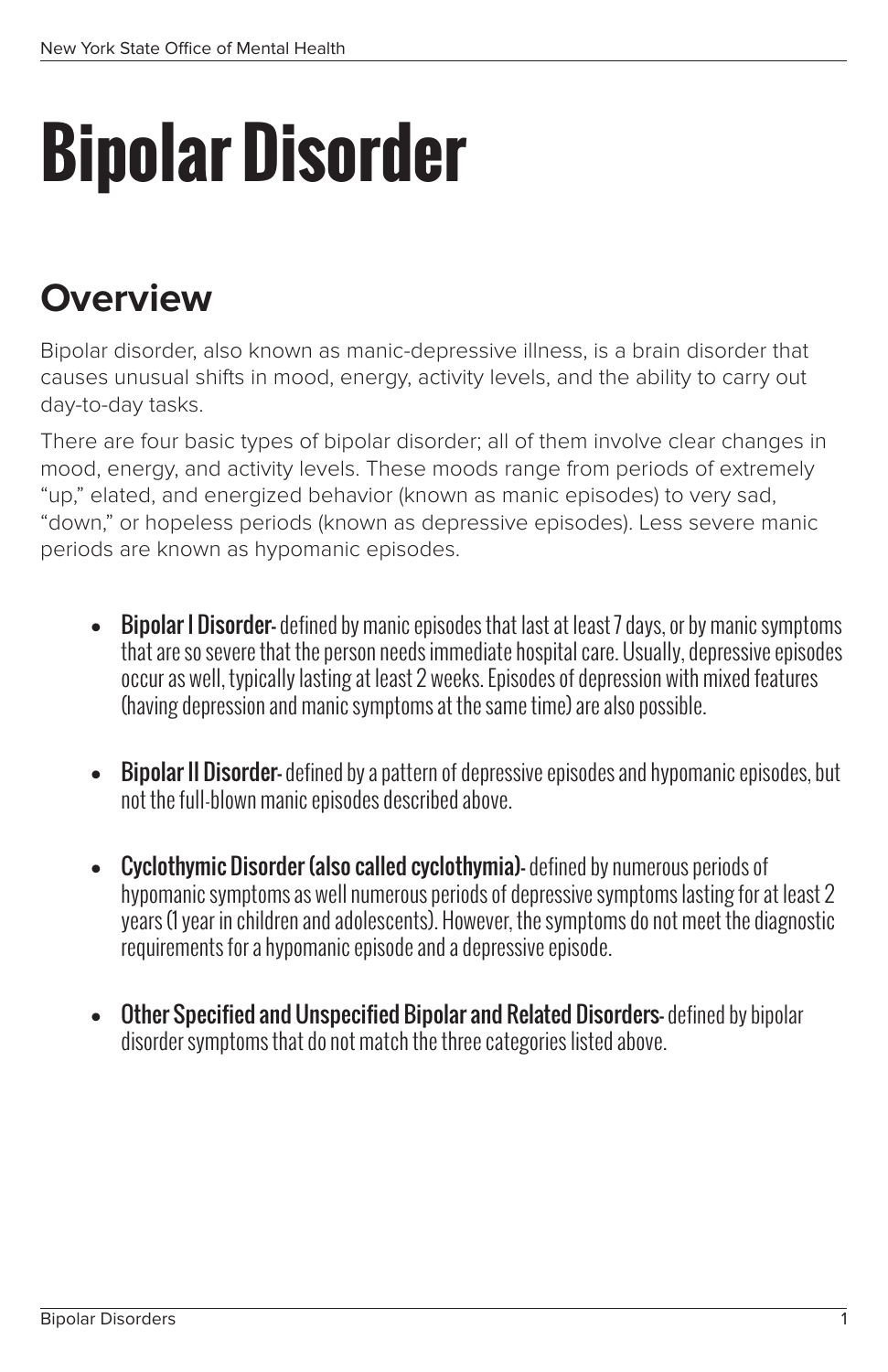## **Signs and Symptoms**

People with bipolar disorder experience periods of unusually intense emotion, changes in sleep patterns and activity levels, and unusual behaviors. These distinct periods are called "mood episodes." Mood episodes are drastically different from the moods and behaviors that are typical for the person. Extreme changes in energy, activity, and sleep go along with mood episodes.

| People having a manic episode may:                                 | People having a depressive episode may:                         |
|--------------------------------------------------------------------|-----------------------------------------------------------------|
| Feel very "up", "high" or elated                                   | Feel very sad, down, empty, or<br>hopeless                      |
| Have a lot of energy                                               | Have very little energy                                         |
| Have increased activity levels                                     | Have decreased activity levels                                  |
| Feel "jumpy" or "wired"                                            | Have trouble sleeping, they may sleep<br>too little or too much |
| Have trouble sleeping                                              | Feel like they can't enjoy anything                             |
| Become more active than usual                                      | Feel worried and empty                                          |
| Talk really fast about a lot of different<br>things                | Have trouble concentrating                                      |
| Be agitated, irritable, or "touchy"                                | Forget things a lot                                             |
| Feel like their thoughts are going very<br>fast                    | Eat too much or too little                                      |
| Think they can do a lot of things at<br>once                       | Feel tired or "slowed down"                                     |
| Do risky things, like spend a lot of<br>money or have reckless sex | Think about death or suicide                                    |

Sometimes a mood episode includes symptoms of both manic and depressive symptoms. This is called an episode with mixed features. People experiencing an episode with mixed features may feel very sad, empty, or hopeless, while at the same time feeling extremely energized.

Bipolar disorder can be present even when mood swings are less extreme. For example, some people with bipolar disorder experience hypomania, a less severe form of mania. During a hypomanic episode, an individual may feel very good, be highly productive, and function well. The person may not feel that anything is wrong, but family and friends may recognize the mood swings and/or changes in activity levels as possible bipolar disorder. Without proper treatment, people with hypomania may develop severe mania or depression.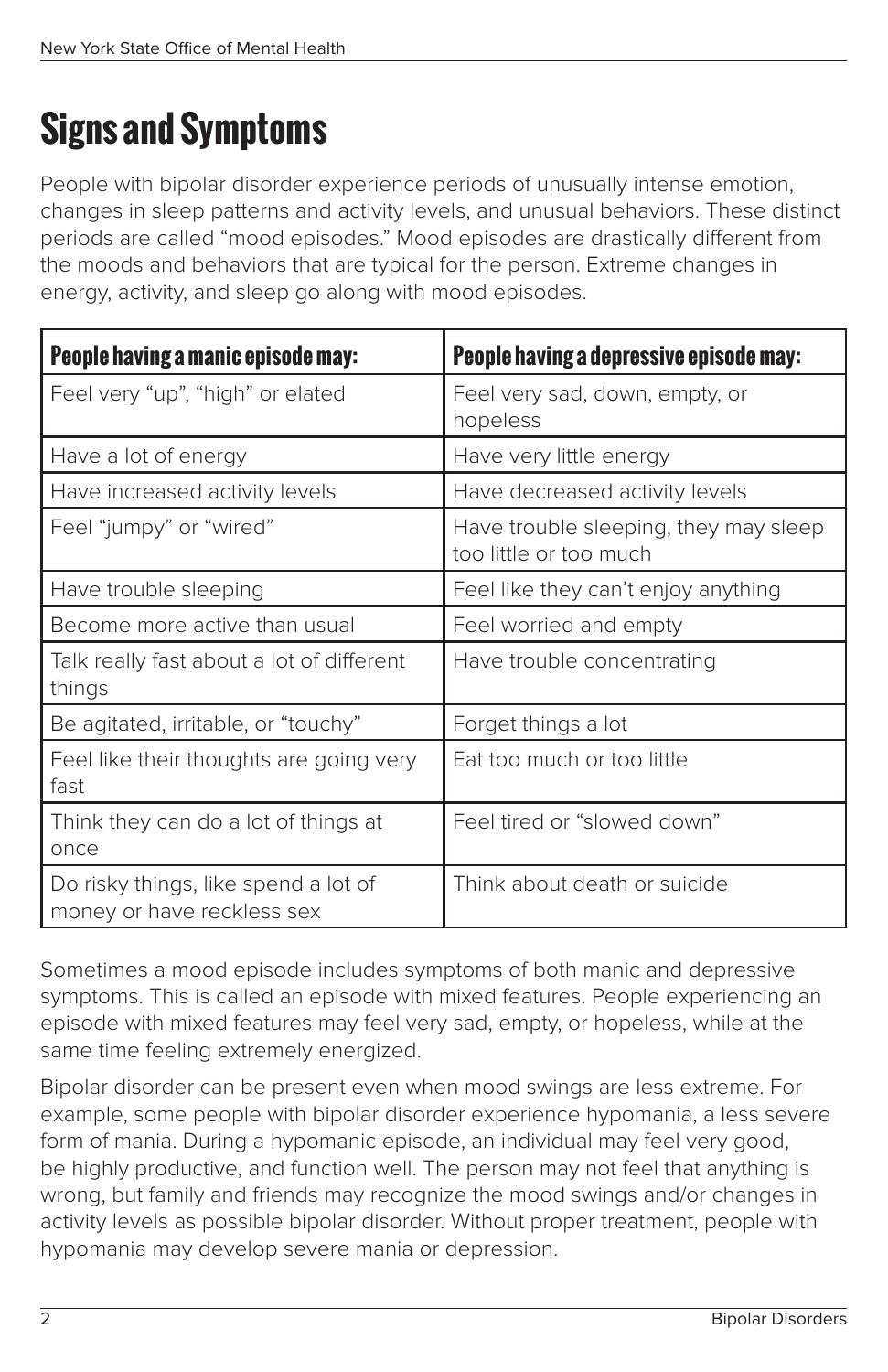#### **Diagnosis**

Proper diagnosis and treatment help people with bipolar disorder lead healthy and productive lives. Talking with a doctor or other licensed mental health professional is the first step for anyone who thinks he or she may have bipolar disorder. The doctor can complete a physical exam to rule out other conditions. If the problems are not caused by other illnesses, the doctor may conduct a mental health evaluation or provide a referral to a trained mental health professional, such as a psychiatrist, who is experienced in diagnosing and treating bipolar disorder.

**Note for Health Care Providers:** People with bipolar disorder are more likely to seek help when they are depressed than when experiencing mania or hypomania. Therefore, a careful medical history is needed to ensure that bipolar disorder is not mistakenly diagnosed as major depression. Unlike people with bipolar disorder, people who have depression only (also called unipolar depression) do not experience mania. They may, however, experience some manic symptoms at the same time, which is also known as major depressive disorder with mixed features.

#### **Bipolar Disorder and Other Illnesses**

Some bipolar disorder symptoms are similar to other illnesses, which can make it hard for a doctor to make a diagnosis. In addition, many people have bipolar disorder along with another illness such as anxiety disorder, substance abuse, or an eating disorder. People with bipolar disorder are also at higher risk for thyroid disease, migraine headaches, heart disease, diabetes, obesity, and other physical illnesses.

**Psychosis:** Sometimes, a person with severe episodes of mania or depression also has psychotic symptoms, such as hallucinations or delusions. The psychotic symptoms tend to match the person's extreme mood. For example:

Someone having psychotic symptoms during a manic episode may believe she is famous, has a lot of money, or has special powers.

Someone having psychotic symptoms during a depressive episode may believe he is ruined and penniless, or that he has committed a crime.

As a result, people with bipolar disorder who also have psychotic symptoms are sometimes misdiagnosed with schizophrenia.

**Anxiety and ADHD:** Anxiety disorders and attention-deficit hyperactivity disorder (ADHD) are often diagnosed among people with bipolar disorder.

**Substance Abuse:** People with bipolar disorder may also misuse alcohol or drugs, have relationship problems, or perform poorly in school or at work. Family, friends and people experiencing symptoms may not recognize these problems as signs of a major mental illness such as bipolar disorder.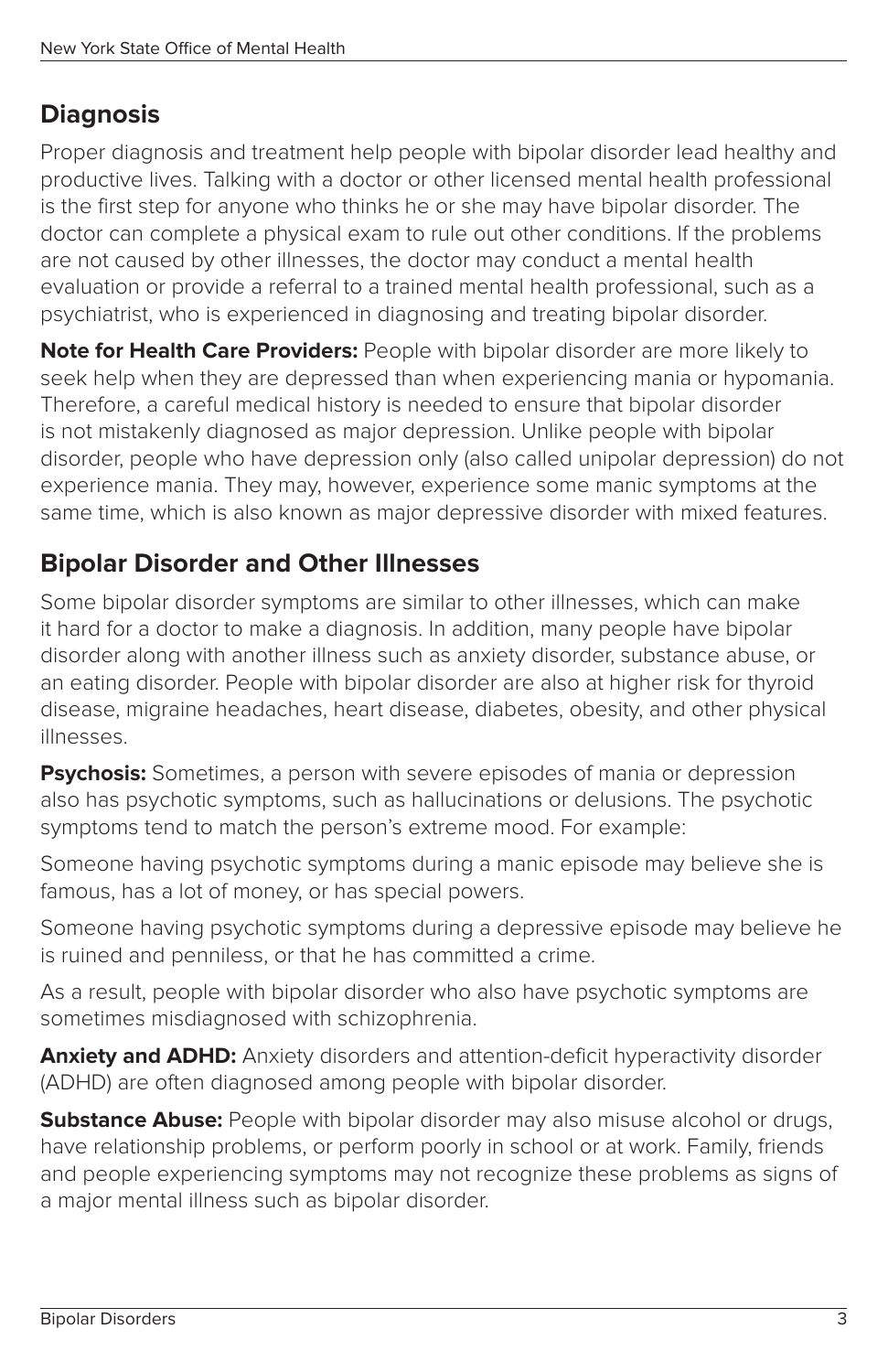## **Risk Factors**

Scientists are studying the possible causes of bipolar disorder. Most agree that there is no single cause. Instead, it is likely that many factors contribute to the illness or increase risk.

**Brain Structure and Functioning:** Some studies show how the brains of people with bipolar disorder may differ from the brains of healthy people or people with other mental disorders. Learning more about these differences, along with new information from genetic studies, helps scientists better understand bipolar disorder and predict which types of treatment will work most effectively.

**Genetics:** Some research suggests that people with certain genes are more likely to develop bipolar disorder than others. But genes are not the only risk factor for bipolar disorder. Studies of identical twins have shown that even if one twin develops bipolar disorder, the other twin does not always develop the disorder, despite the fact that identical twins share all of the same genes.

**Family History:** Bipolar disorder tends to run in families. Children with a parent or sibling who has bipolar disorder are much more likely to develop the illness, compared with children who do not have a family history of the disorder. However, it is important to note that most people with a family history of bipolar disorder will not develop the illness.

## **Treatments and Therapies**

Treatment helps many people—even those with the most severe forms of bipolar disorder—gain better control of their mood swings and other bipolar symptoms. An effective treatment plan usually includes a combination of medication and psychotherapy (also called "talk therapy"). Bipolar disorder is a lifelong illness. Episodes of mania and depression typically come back over time. Between episodes, many people with bipolar disorder are free of mood changes, but some people may have lingering symptoms. Long-term, continuous treatment helps to control these symptoms.

#### **Medications**

Different types of medications can help control symptoms of bipolar disorder. An individual may need to try several different medications before finding ones that work best.

#### Medications generally used to treat bipolar disorder include:

- Mood stabilizers
- Atypical anti-psychotics
- Antidepressants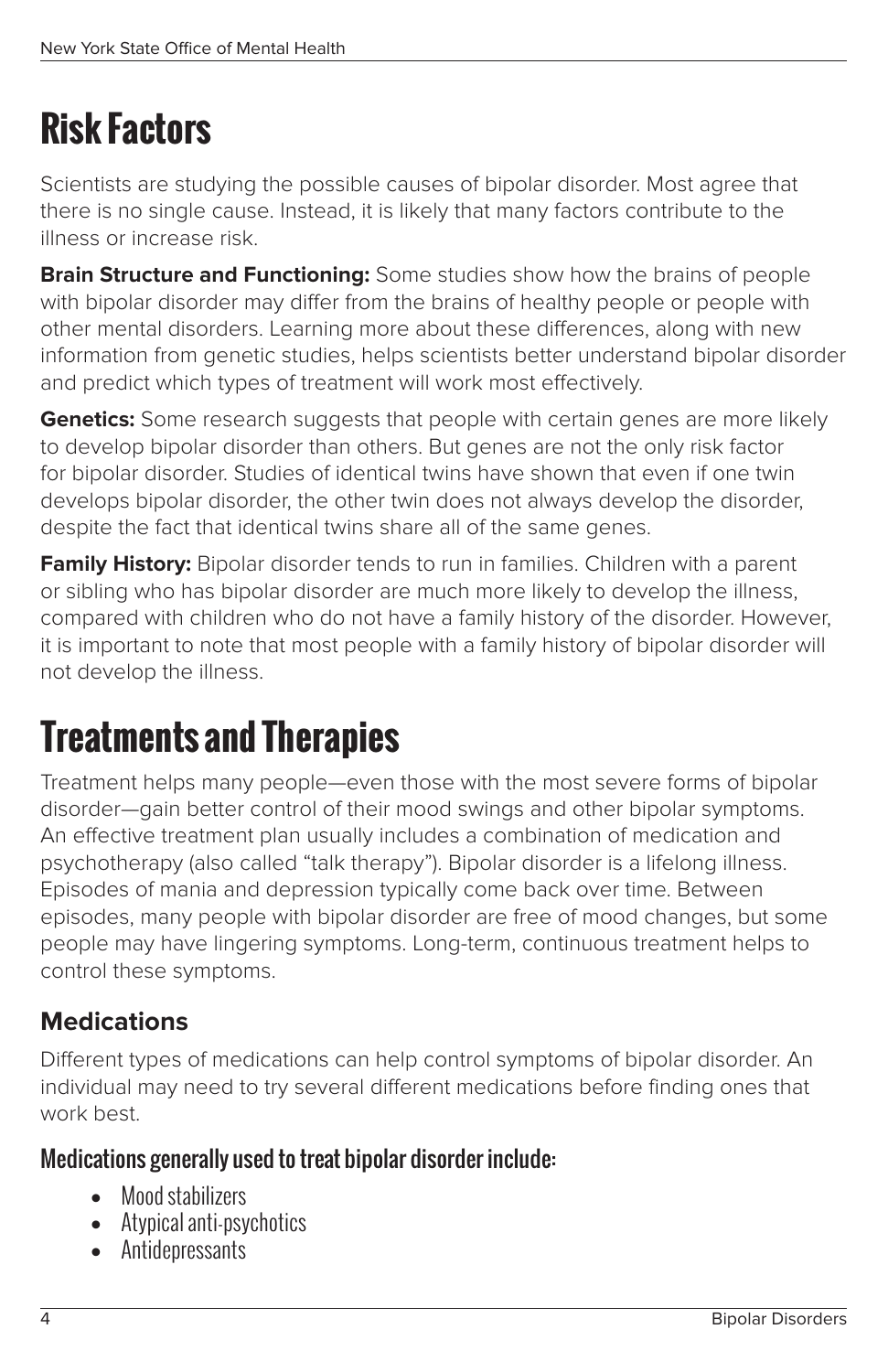#### Anyone taking a medication should:

- Talk with a doctor or a pharmacist to understand the risks and benefits of the medication
- Report any concerns about side effects to a doctor right away. The doctor may need to change the dose or try a different medication.
- Avoid stopping a medication without talking to a doctor first. Suddenly stopping a medication may lead to "rebound" or worsening of bipolar disorder symptoms. Other uncomfortable or potentially dangerous withdrawal effects are also possible.
- Report serious side effects to the U.S. Food and Drug Administration (FDA) MedWatch Adverse Event Reporting program online at http://www.fda.gov/Safety/MedWatch or by phone at 1-800-332-1088. Clients and doctors may send reports.

Check the Food and Drug Administration's website (http://www.fda.gov/) for the latest information on warnings, patient medication guides, or newly approved medications.

#### **Psychotherapy**

When done in combination with medication, psychotherapy (also called "talk therapy") can be an effective treatment for bipolar disorder. It can provide support, education, and guidance to people with bipolar disorder and their families.

#### Some psychotherapy treatments used to treat bipolar disorder include:

- Cognitive behavioral therapy (CBT)
- Family-focused therapy
- Interpersonal and social rhythm therapy
- Psychoeducation

#### **Other Treatment Options**

**Electro-Convulsive Therapy (ECT):** ECT can provide relief for people with severe bipolar disorder who have not been able to recover with other treatments. Sometimes ECT is used for bipolar symptoms when other medical conditions, including pregnancy, make taking medications too risky. ECT may cause some short-term side effects, including confusion, disorientation, and memory loss. People with bipolar disorder should discuss possible benefits and risks of ECT with a qualified health professional.

**Sleep Medications:** People with bipolar disorder who have trouble sleeping usually find that treatment is helpful. However, if sleeplessness does not improve, a doctor may suggest a change in medications. If the problem continues, the doctor may prescribe sedatives or other sleep medications.

**Supplements:** Not much research has been conducted on herbal or natural supplements and how they may affect bipolar disorder.

It is important for a doctor to know about all prescription drugs, over-the-counter medications, and supplements a client is taking. Certain medications and supplements taken together may cause unwanted or dangerous effects.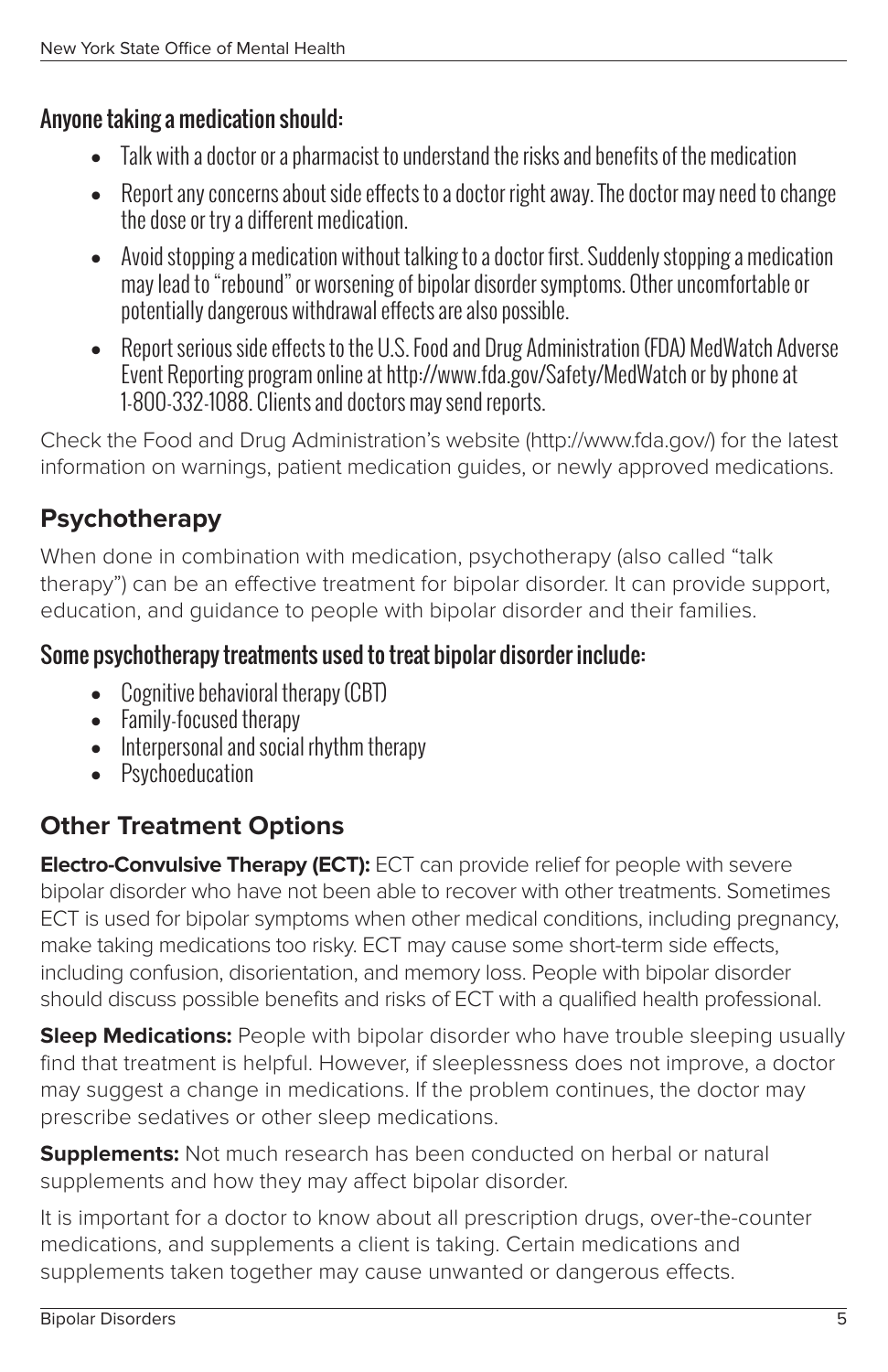**Keeping a Life Chart:** Even with proper treatment, mood changes can occur. Treatment is more effective when a client and doctor work closely together and talk openly about concerns and choices. Keeping a life chart that records daily mood symptoms, treatments, sleep patterns, and life events can help clients and doctors track and treat bipolar disorder most effectively.

## **Finding Help**

#### **New York State Mental Health Program Directory**

The Mental Health Program Directory provides information on all programs in New York State that are operated, licensed or funded by the State Office of Mental Health (OMH). This site includes three search options: Basic Search, Advanced Search, and Full Directory. Definitions for all programs are available under the Support tab, along with directory help and information on program data collection. Find services close to you at: Find a Program App at omh.ny.gov

#### **Mental Health Treatment Program Locator**

The Substance Abuse and Mental Health Services Administration (SAMHSA) provides this online resource for locating mental health treatment facilities and programs. The Mental Health Treatment Locator section of the Behavioral Health Treatment Services Locator lists facilities providing mental health services to persons with mental illness. Find a facility in your state at: https://findtreatment. samhsa.gov/

## **For Immediate Help**

**If You Are in Crisis:** Call the toll-free National Suicide Prevention Lifeline at 1-800-273-TALK (8255), available 24 hours a day, 7 days a week. The service is available to anyone. All calls are confidential. The TTY number is 1-800-799-4TTY (4889).

#### If you are thinking about harming yourself or thinking about suicide:

- Tell someone who can help right away
- Call your licensed mental health professional if you are already working with one
- Call your doctor
- Go to the nearest hospital emergency department

#### If a loved one is considering suicide:

- Do not leave him or her alone
- Try to get your loved one to seek immediate help from a doctor or the nearest hospital emergency room, or call 911
- Remove access to firearms or other potential tools for suicide, including medications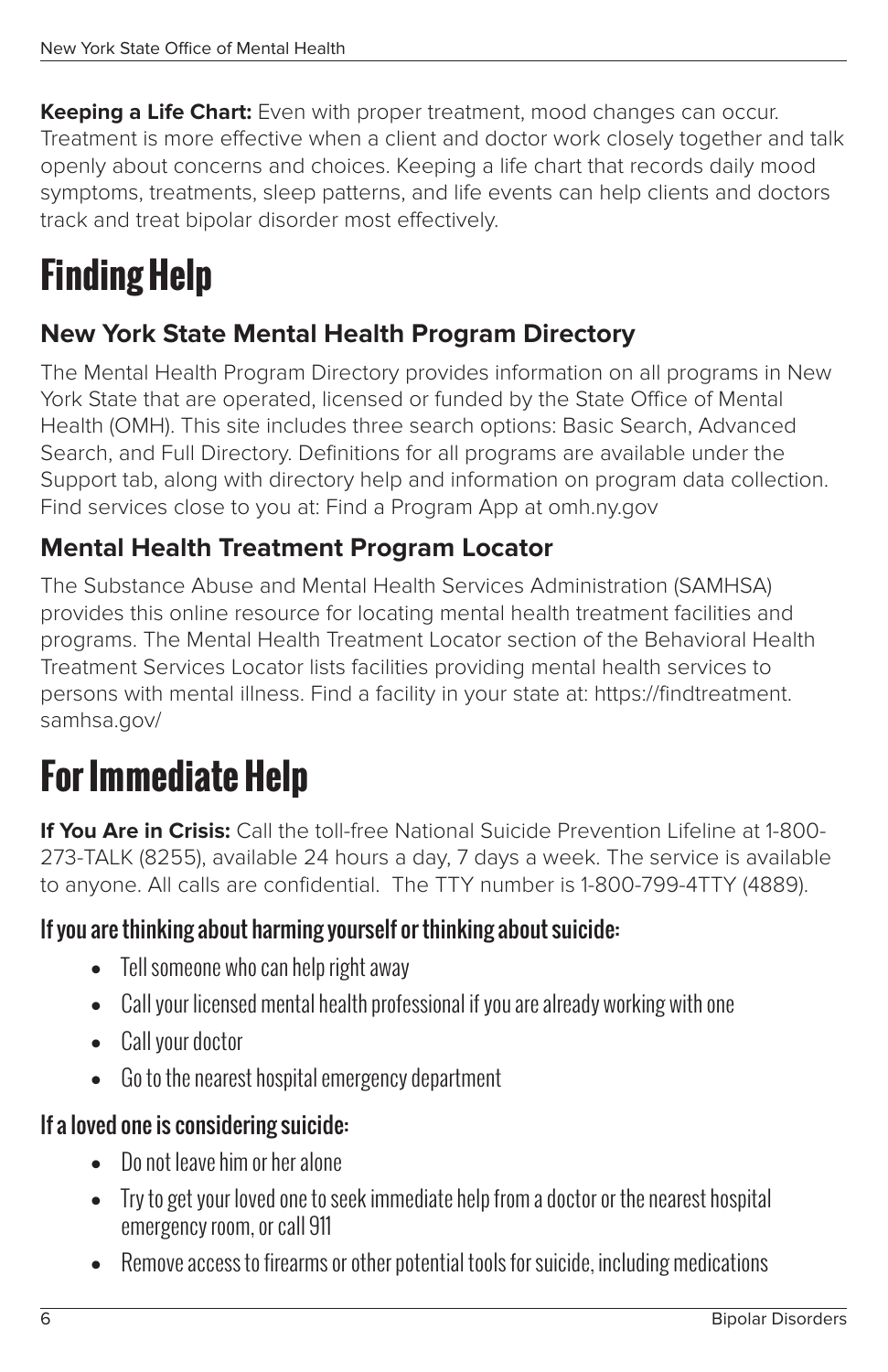The New York State Office of Mental Health thanks the National Institute of Mental Health for providing the information contained in this booklet. July 2018